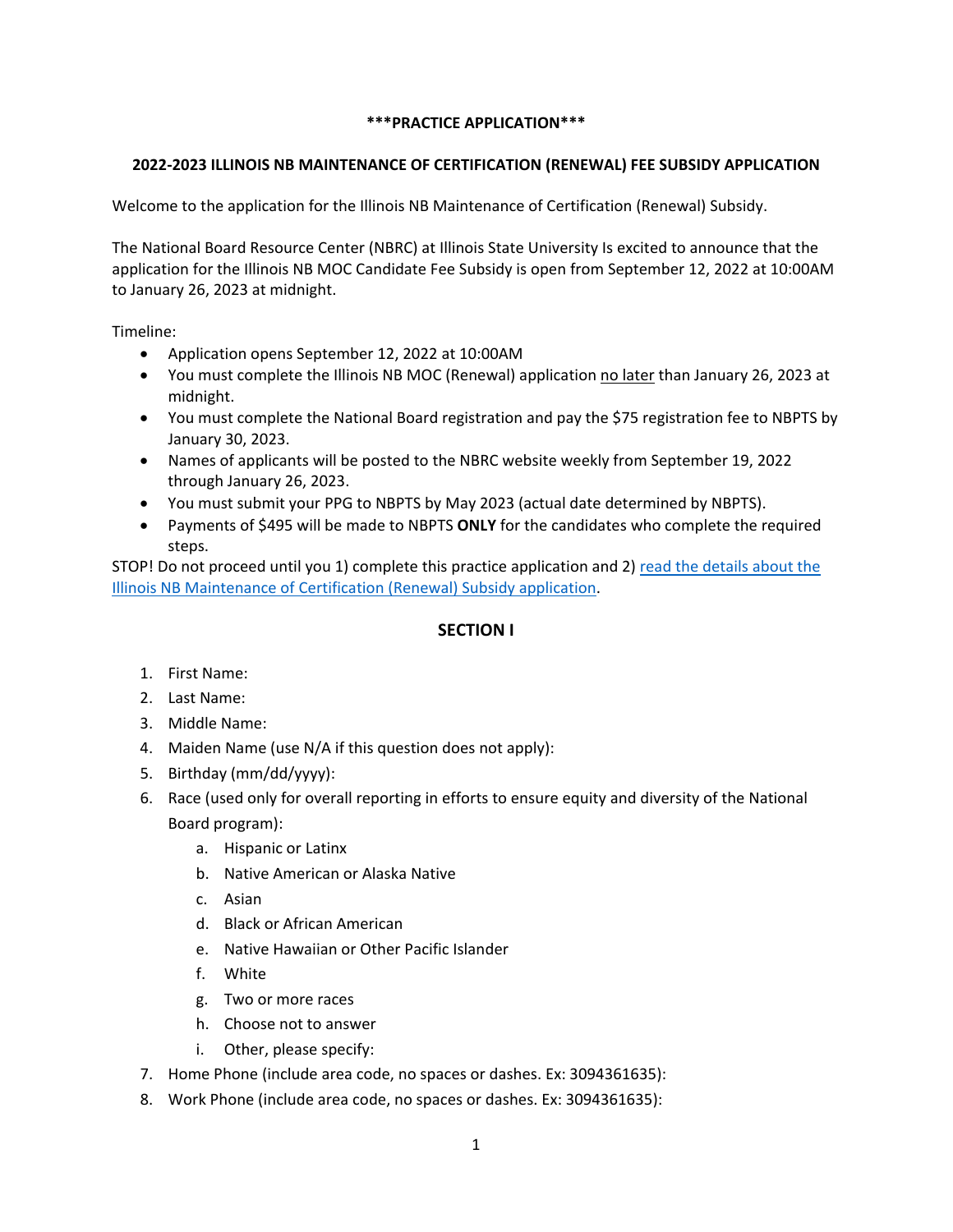- 9. Home Address:
	- a. Street:
	- b. City:
	- c. State:
	- d. Zip:
- 10. Home County (Ex: Cook, McLean, DuPage, etc.):
- 11. Personal email address where you can be reached at all times, including summer (school emails tend to be blocked – please be sure this is typed accurately):
- 12. Professional email address (please be sure this is typed accurately):
- 13. Current Teaching Position (select all that apply):
	- a. High School
	- b. Middle School
	- c. Elementary School
	- d. Pre-School
	- e. Currently not teaching
	- f. Other, please specify
- 14. Current position in the public-school system (select all that apply):
	- a. Teacher
	- b. Counselor
	- c. Administrator
	- d. Instructional Coach
	- e. Retired
	- f. Curriculum Director
	- g. Other, please specify
- 15. Name of school where you are currently employed:
- 16. Address of school/entity:
	- a. Street:
	- b. City:
	- c. State:
	- d. Zip:
- 17. School County (Ex: Cook, McLean, DuPage, etc.):
- 18. Region, County, District, Type (RCDT) Code: (Ex: City of Chicago 150162990·25·0000)
	- a. Go here to look up for code. Click on RCDTS Code Lookup  $\rightarrow$  RCDTS Lookup Page  $\rightarrow$ Search by District:<https://www.isbe.net/Pages/Data-Analysis-Directories.aspx>
- 19. Official school district name:
- 20. Address of district:
	- a. Street
	- b. City
	- c. State
	- d. Zip code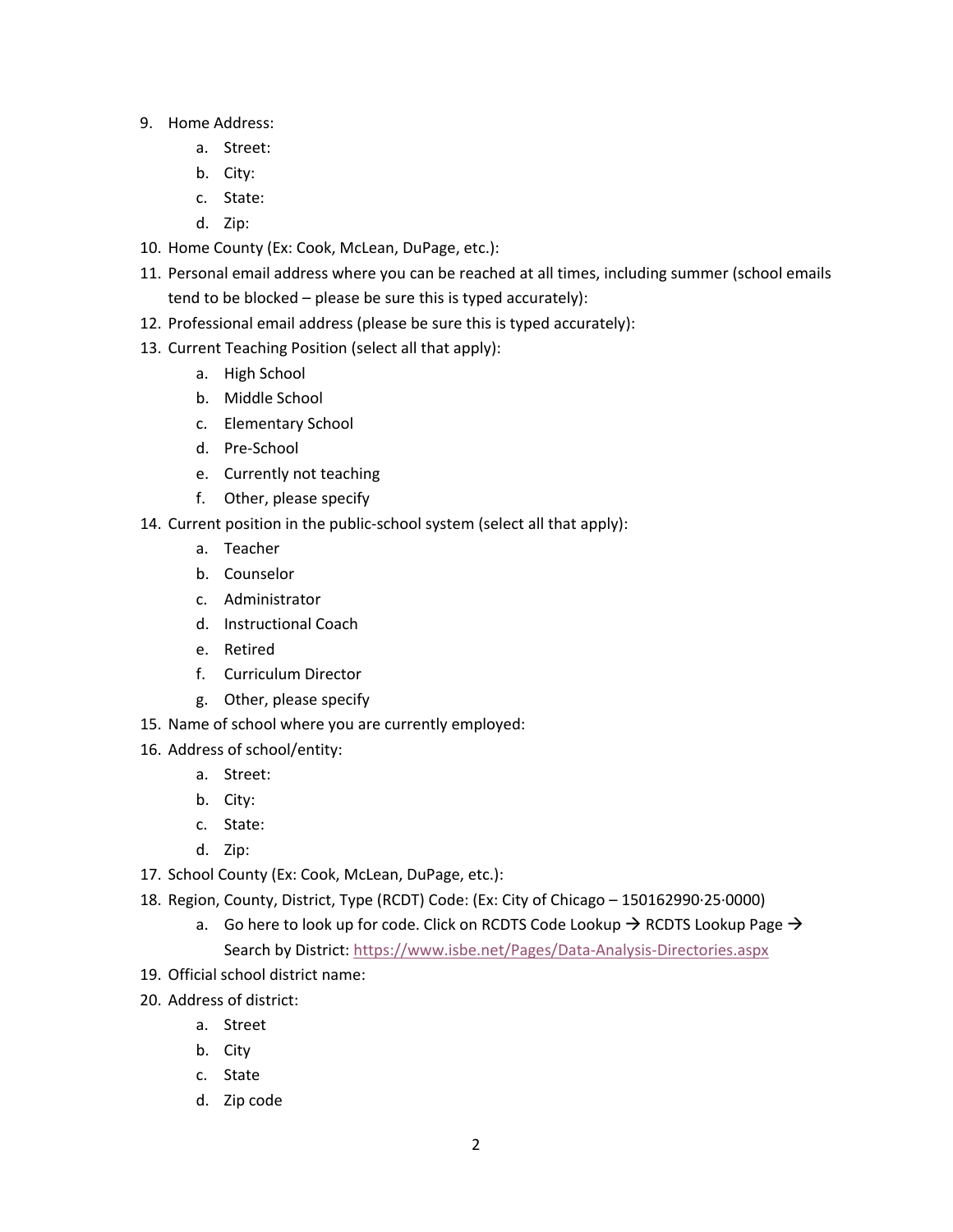- 21. Title of district administrator
	- a. Superintendent/CEO
	- b. Assistant Superintendent
	- c. Principal
	- d. Human Resources Director
	- e. Other, please specify:
- 22. Name of district administrator:
- 23. Telephone number of District Administrator (include area code, no spaces or dashes. Ex: 3094361635)
- 24. Email of district administrator:

# **SECTION II (new page of application)**

- 25. NBPTS Teaching Certificate. Include the Discipline and Developmental Level (Ex: Art/Early and Middle Childhood). Use this link to understand and decide with NB certificate you will choose to complete. This certificate should complement your Illinois license:
	- a. [https://www.nbpts.org/wp](https://www.nbpts.org/wp-content/uploads/2019/04/Choosing_the_Right_Certificate.pdf)[content/uploads/2019/04/Choosing\\_the\\_Right\\_Certificate.pdf](https://www.nbpts.org/wp-content/uploads/2019/04/Choosing_the_Right_Certificate.pdf)
- 26. NBPTS/NBCT MOC Candidate Identification Number:
	- a. This number usually start with a C0 or just a 0 and is followed by additional numbers. Please contact NBPTS if you don't know you candidate IB number: <https://www.nbpts.org/contact-us/>
- 27. You must be within your eligibility window for MOC (Renewal) with National Board. What is the expiration date of your NB certification?
	- a. Please refer to the NBPTS MOC calendar to confirm eligibility window: <https://www.nbpts.org/wp-content/uploads/2021/05/MOC-Calendar.pdf> Please refer to NBPTS directory if you are unsure of your certification's expiration date: <https://www.nbpts.org/nbct-directory/>
- 28. To be eligible for the Illinois NB Maintenance of Certification (Renewal) Fee Subsidy, all candidates must hold a valid Illinois Educator Identification Number (IEIN). This applies even if your current position does not require one. This information can be found in the Illinois Educator Licensure Information System (ELIS) [\(https://www.isbe.net/Pages/Educator-Licensure-](https://www.isbe.net/Pages/Educator-Licensure-Information-System.aspx)[Information-System.aspx\)](https://www.isbe.net/Pages/Educator-Licensure-Information-System.aspx):

#### **Primary Information**

| Full Name:        | Jane Doe   |
|-------------------|------------|
| IEIN:             | 123456     |
| DOB:              | mm/dd/yyyy |
| Gender:           | female     |
| Former Name: Deer |            |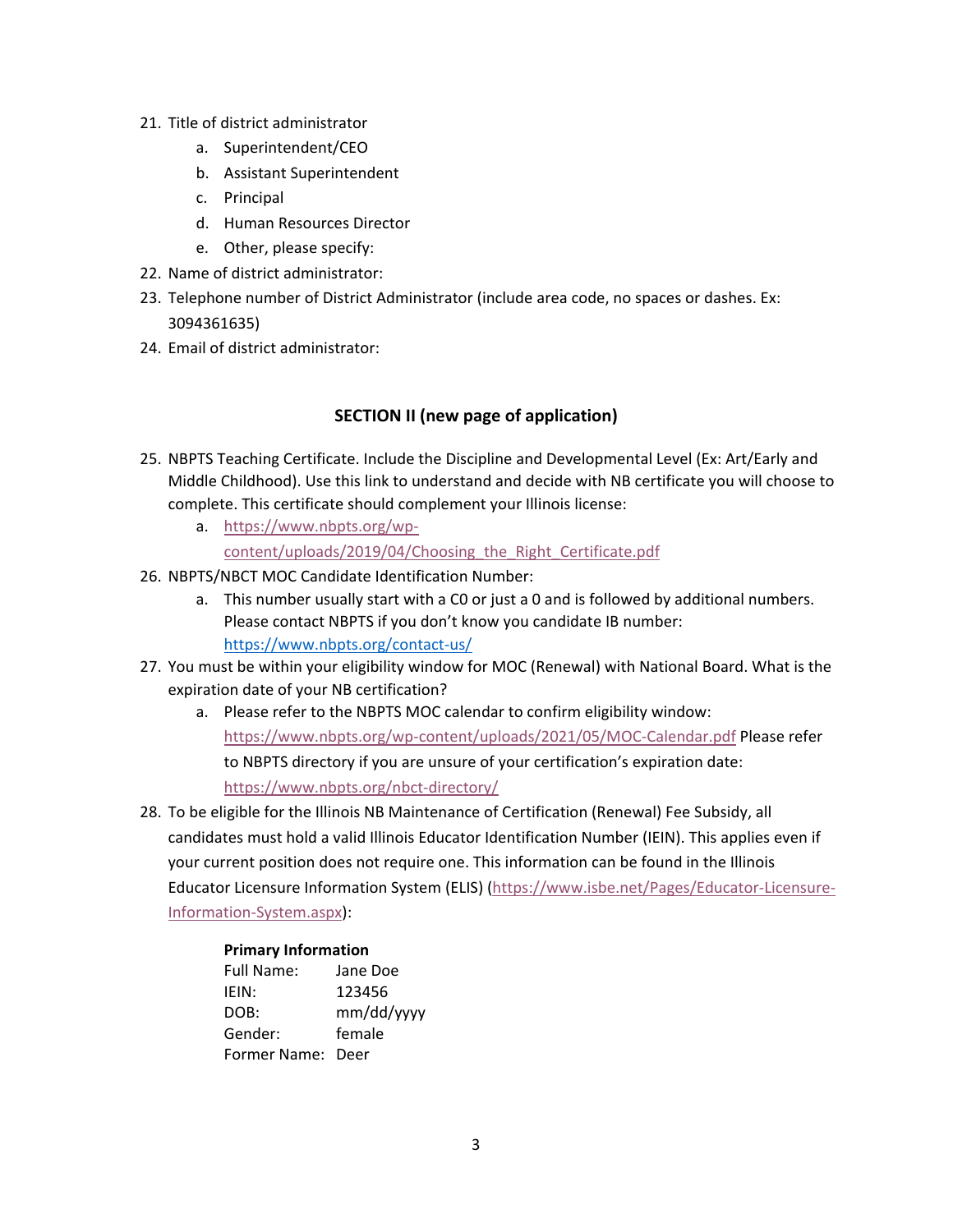29. To be eligible for the Illinois NB Maintenance of Certification (Renewal) Fee Subsidy, all candidates must hold a valid Professional Educator License (PEL). This applies even if your current position does not require one. This information can be found in the Illinois Educator Licensure Information System (ELIS) under "MY CREDENTIALS" [\(http://www.isbe.net/ELIS/default.htm\)](http://www.isbe.net/ELIS/default.htm):

| <b>Select</b> | License ID | License                              | Status Code |
|---------------|------------|--------------------------------------|-------------|
| Select        | 1234567    | <b>Professional Educator License</b> |             |

**To be eligible for the Illinois NB Maintenance of Certification (Renewal) Fee Subsidy, applicants must agree to the questions below and authorize their signature to confirm agreement (you will check 'Agree' to all these statements on the application)**:

- 30. To be eligible for the Illinois NB Maintenance of Certification (Renewal) Fee Subsidy, all candidates must agree that their Illinois license is valid and current and unencumbered (e.g. not suspended or revoked). Do you agree that your Illinois license is valid and current?
- 31. To be eligible for the Illinois NB Maintenance of Certification (Renewal) Fee Subsidy, all candidates must agree that after being deemed eligible for the subsidy, you will register with National Board for MOC and pay the \$75 registration fee by January 30, 2023. Please DO NOT PAY the \$495 Maintenance of Certification fee. If eligible, the state will pay this for you.
- 32. To be eligible for the Illinois NB Maintenance of Certification (Renewal) Fee Subsidy, all candidates must agree that their NB certificate is valid and not expired when applying for Maintenance of Certification (Renewal). Do you agree that your NB certificate is current and not expired?
- 33. To be eligible for the Illinois NB Maintenance of Certification (Renewal) Fee Subsidy, all candidates must agree that they are within their MOC eligibility period with National Board. Do you agree that you are within your eligibility to renew your certification for National Board?
- 34. To be eligible for the Illinois NB Maintenance of Certification (Renewal) Fee Subsidy, all candidates must submit the completed NB Profile of Professional Growth (PPG) to NB by the due date designated by NBPTS. Do you agree to submit the completed NB Profile of Professional Growth (PPG) to NB by the due date? If unable to complete the PPG by the due date, you must withdraw your National Board account prior to February 28, 2023 in order to be eligible for future Illinois subsidies.
- 35. The Illinois NB Maintenance of Certification (Renewal) Fee Subsidy will be paid directly to NBPTS for those candidates who are eligible to receive the Illinois NB Maintenance of Certification (Renewal) Fee Subsidy, register with NBPTS and pay the \$75 non-refundable registration fee, complete the instructions outlined in [Step 4 on the MOC Subsidy website,](https://nbrc.illinoisstate.edu/renew/index.php) and submit a completed PPG to NB by the due date. NBPTS will post this payment to the NB account of the Maintenance of Certification (Renewal) Candidate applicant. Do you agree that you understand that the Illinois NB Maintenance of Certification (Renewal) Fee Subsidy will be paid directly to